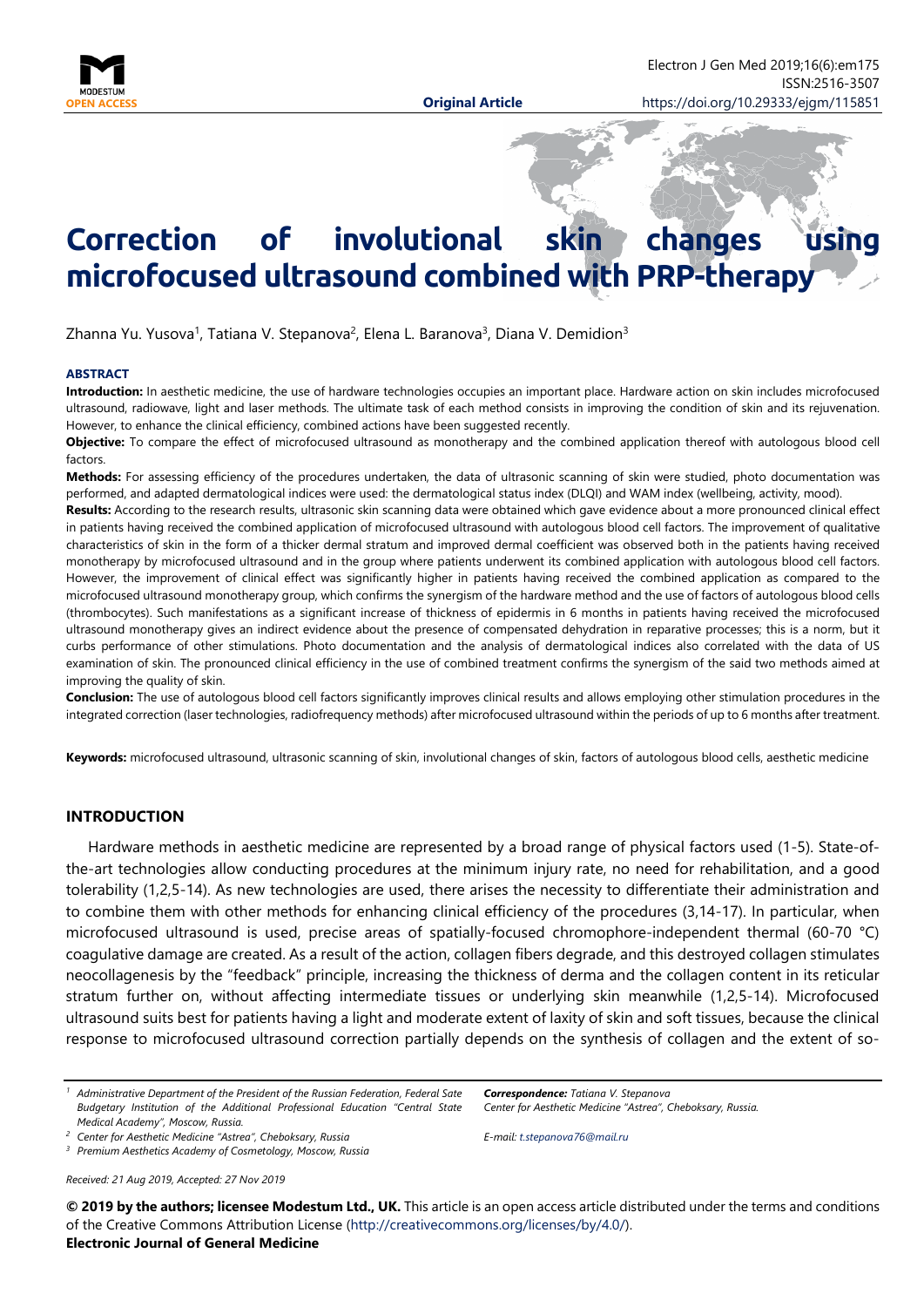called wound healing response (1,15). Published works list data on the results of patients' satisfaction after the microfocused ultrasound procedure conducted. In various published works, the data differ (2,4,8-11,14,15,18,19). According to the data of studies of patients' satisfaction with microfocused ultrasound procedures, the data are varied, but they give evidence about high efficiency. So, improvements were observed in 81.3% of patients according to PSQ scale. 180 days later, 84.4% of patients reported the absence of improvements. Meanwhile, 62.5% of 45 were satisfied or extremely satisfied in 90 days after treatment, and 60% – in 180 days after treatment (10).

As new technological opportunities aimed at renovation of skin structures are created, there arise questions about regenerative potential for a higher efficiency and satisfaction of patients. As of today, one of the leading trends for enhancing the regenerative potential is the use of autologous blood cell factors. The study of platelet-derived growth factors and their effect on restoration of derma has been described in many published works (20 - 24, 25 - 27). The clinical effect is first of all due to the presence of growth factors, the content of microelements, cytokines, and other structures involved in the regeneration triggering cascade (21,24,25,27). Given a relatively high yet insufficient percentage of clinical improvements after microfocused ultrasound with neocollagenogenesis launched, it becomes essential to enhance the regenerative potential of skin to obtain higher clinical results. In this research, the authors used autologous blood cell factors combined with the use of microfocused ultrasound for solving this problem.

#### **LITERATURE REVIEW**

The objective of all equipment for non-invasive skin lifting, the microfocused ultrasound one included, consists in heating the specific target tissue by means of a source of energy (focused ultrasound), which at the same time allows avoiding the accompanying damage of the surrounding tissues (1,2,5-14). The target tissue is a network of collagencontaining tissues, including the reticular stratum of derma, fibrous septa in subcutaneous fat, and fascial strata. The objective of the newest technologies consists in a safe action on all these tissues which are involved into the skin ageing process.

The use of microfocused ultrasound for treatment purposes has been practiced for over 70 years already, but currently, one can speak about a kind of renaissance of this treatment method.

The advantage of the focused ultrasound procedure consists in the fact that within one procedure, lifting of soft tissues can be achieved by working at different levels of soft tissues of face, while also improving qualitative characteristics of skin (1,3,11).

Transcutaneous microfocused ultrasound energy pulses of a short duration of 25-50 msec within the MHz frequency range (to level out any cavitation processes emerging) create precise areas of spatially-focused, chromophoreindependent thermal (60-70 °C) coagulative damage, sized less than 1.0 mm<sup>3</sup>. As a result of this quick spot heating, collagen fibers degrade, and this destroyed collagen stimulates neocollagenesis by the "feedback" principle, increasing the thickness of derma and the collagen content in its reticular stratum further on, (1,2,5-14).

In response to the thermal stress, in subletal heating areas around the coagulation spots, heat-shock proteins (HSP-47, HSP-70, HSP-90) are released which prevent the development of apoptosis of fibroblasts and induce the synthesis of transforming growth factor TGF-β. This growth factor is the key element in the wound healing process as well as in the formation of connective tissue and collagen fibers in particular (13).

After the acute thermal shortening of collagen molecule, the restoration process takes up around 1 month. In 3 months after the treatment, epidermal hyperplasia and thickening with epidermal ridges developing are observed. The quantity of newly synthesized collagen increases significantly during 6 months after the treatment. However, there are data in some published works that after the microfocused ultrasound action procedure, the remodeling process in skin goes on in three months. Studies have shown that in the process of physiological neocollagenogenesis, the remodeling stage during which type III collagen is gradually substituted with mature type I collagen can take up to one year (13,16).

As one procedure cannot correct the entire cascade of involutional skin changes, so the diversity of tasks is addressed by the integrated approach or by a combination of several methods: injection ones and hardware ones (3,14-17). As of today, there is not enough data about the combined use of microfocused ultrasound with other cosmetic procedures (14).

There are published works conducting a retrospective analysis of the data of patients who underwent procedures using incobotuloboxin A, dermal fillers based on hyaluronic acid with cohesive polydensified matrix (CPDM) and calcium hydroxyapatite (CaHA) within 6 months before / after microfocused ultrasound was performed on the same or another anatomical area (14,15,17).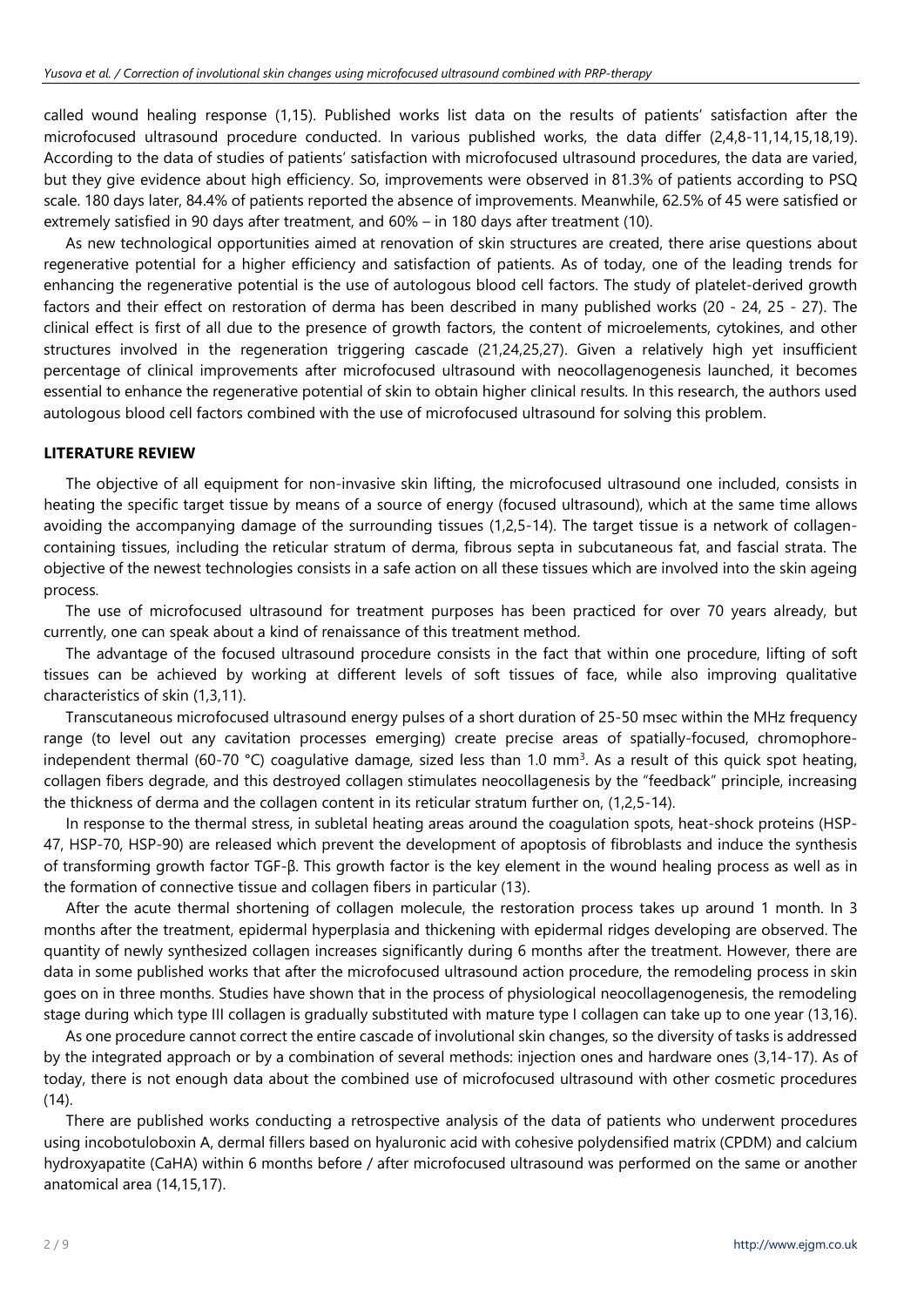The same work cites the results of studying the combined treatment with microfocused ultrasound and injection of diluted calcium hydroxyapatite into the neck and décolleté area in 90 days (14-15).

In another retrospective study, the authors assessed the combined use of microfocused ultrasound with intensive pulse light and poly-L-lactate dermal filler. The results of this research have shown that all the three procedures can be conducted safely within one period of time, and the safety profile of such a combination does not differ from that of each of the procedures taken individually (14).

The combination of collagen-stimulating injectable preparations with a collagen-stimulating hardware procedure can yield a synergetic effect (3,14-17).

Tissues exposed to an intensive thermal action (similar to focused ultrasound treatment) are known to have a higher need of aminoacids which are capable to ensure quick reparation and, therefore, restoration, and they also need detoxication. A positive experience of combining microfocused ultrasound with the use of aminoacidic complexes by ingestion is available.

These studies emphasize the importance and relevance of the problem of enhancing the efficiency of using microfocused ultrasound.

One of the promising lines for improving regeneration is the use of factors of autologous blood cells.

In 1995, the Endoret technique was patented. Platelet-rich plasma found use in clinical practice, dentistry, traumatology, surgery, sports medicine, and, particularly, in cosmetology, for the purpose of improving tissue regeneration, as a means for endogenic stimulation thereof (20,25,27).

The advantage of this method consists in the fact that this biomaterial can be easily obtained from blood by biotechnological means, and it can be used in various situations to aid physiological wound healing and the faster regeneration of tissues (20,25,27).

Biologically active regulators that are available in PRGF (Plasma Rich in Growth Factors) stimulate tissue regeneration and activate numerous biological processes, including recruiting, proliferation, migration of cells, cellular differentiation, formation of new vessels, and extracellular matrix deposition (20,23,25).

The autologous approach – the use of platelet factors of the patient's own plasma – is not only useful for antifibrotic wound healing, but it also ensures the efficient protection against photo-oxidative stress caused by sunlight regardless of the patient's age (24). Plasma contains thrombocytes at the optimum concentration, and after activation, they free up a mixture of autologous growth factors and some other bioactive molecules from the plasma fraction. Growth factors and cytokines freed up from thrombocytes are considered to have an essential normalizing influence on biological processes underlying regeneration and reparation of tissues: proliferation of cells and their migration, inflammation, angiogenesis, as well as the appropriate synthesis of intercellular matrix components (20,23,24,27).

With regard to this, autoplasma has no toxic and thrombogenic action. Growth factors contained in thrombocytes promote proliferation and angiogenesis, but they do not lead to cancerogenesis and hyperplasia (20).

After treatment with PRGF (Plasma Rich in Growth Factors), the statistically significant increase of thickness of epidermis and papillar derma was registered. The higher thickness of skin was observed in all patients regardless of their age or the gravity of skin photo-damage which they had initially (23).

In punch biopsy test conducted before and 6 months after the course of PRGF (Plasma Rich in Growth Factors), marked improvements of collagen and elastinic networks were found, as well as newly formed vessels (VEGF-mediated angiogenesis) (20,25).

Injection of plasma activated with growth factors into derma stimulates regenerative processes and considerably reduces the inflammation stage after high-energy procedures. This is why this method is indicated after laser procedures (both ablation and non-ablation ones), IPL-treatment, as well as after treatment with high-intensity microfocused ultrasound to ensure the maximum response of dermal structures to the powerful energy action while also not causing post-inflammatory hyperpigmentation (25,27).

### **RESEARCH METHODOLOGY**

*The objective of the work*: studying and comparing clinical efficiency of the combined use of microfocused ultrasound with autologous blood cell factors and microfocused ultrasound as monotherapy.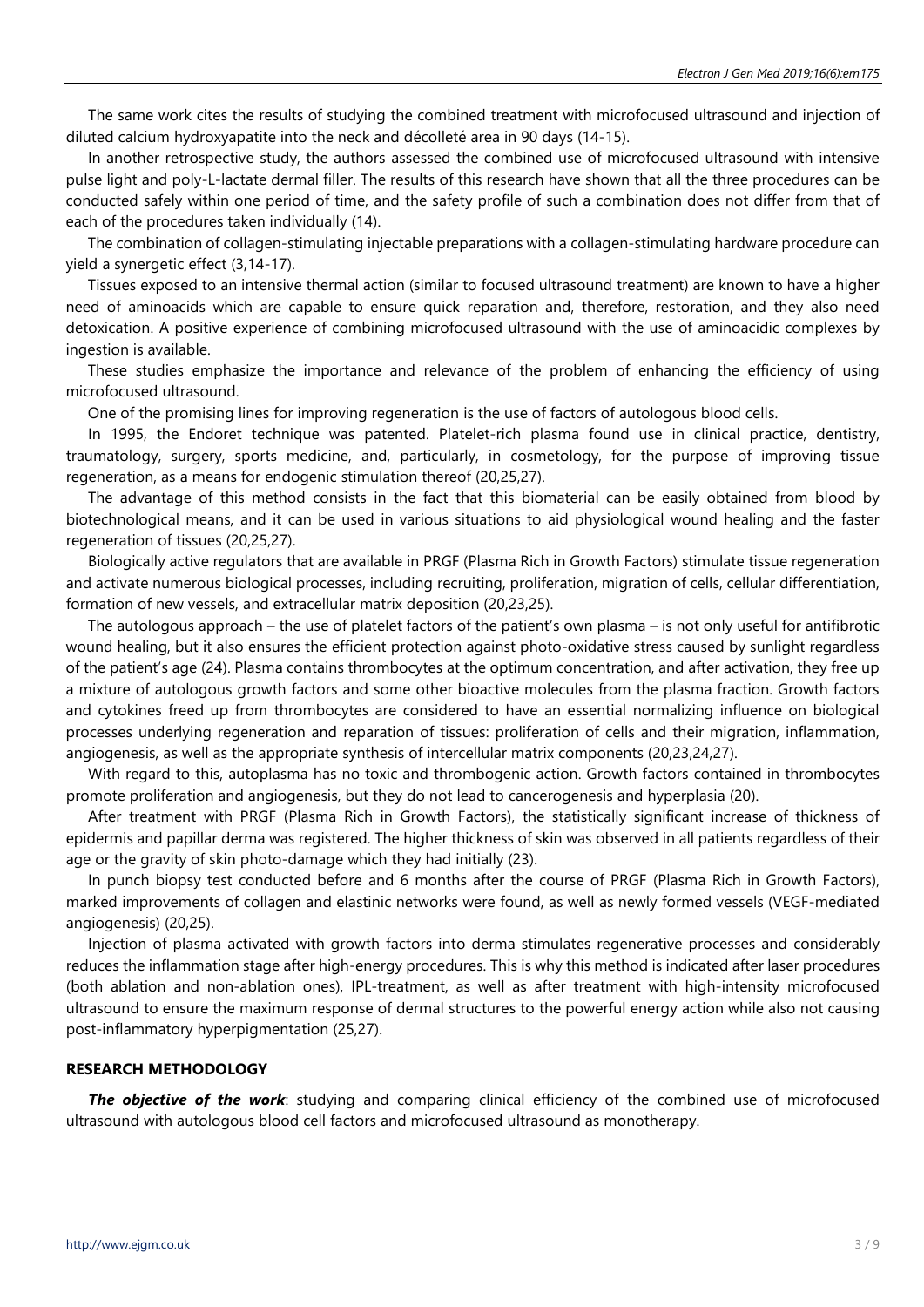# Distribution of the patients



**Figure 1:** *Distribution of the patients into groups. Source: authors*

# **MATERIAL AND METHODS**

The research was conducted from November 2018 through July 2019 within the scientific work of the department of dermatovenereology and cosmetology of FSBI FPE "Central State Medical Academy" at the Department for Presidential Affairs of the Russian Federation, Moscow. Under the authors' observation, there were 35 patients of the Astrea clinics (Cheboksary) having manifestations of involutional skin changes aged 40 to 50. Among them, there were 2 men (5,71%) and 33 women (94.29%). All patients were subdivided into 2 groups according to the treatment indicated: group 1 – 16 patients who underwent procedures with microfocused ultrasound used as monotherapy, group 2 – 19 patients receiving the combined therapy with microfocused ultrasound and autologous blood cells which were introduced by injections. Distribution of the patients according to groups is shown in **Figure 1**.

*Exclusion criteria:* skin diseases in the active stage, herpetic and other infectious processes on skin in the exacerbation stage, general infectious diseases, chronic somatic diseases in the exacerbation stage, mental conditions, administration of antidepressant medications or preparations affecting the central nervous system, epilepsy, propensity to form keloid scars, oncological diseases, administration of photosensitizers, pregnancy, lactation, blood coagulation pathologies (thrombocytopenia, hemodynamic instability, antiphospholipid syndrome, anticoagulant therapy), pronounced immunodepression, diseases of the connective tissue (Ehlers-Danlos disease, sclerodermia).

# **Aesthetic Correction Methods**

For correction of involutional skin changes, the method of linear successive multiple microfocused ultrasound wave (MU) action was selected. The procedure was conducted on skin over medium viscosity gel for ultrasonic examinations, using transducer DS 7 – 3.0 at the energy of 0.45 mJ (7 MHz frequency). The quantity of lines (runs) for the area of the lower third of the face and the submandibular space amounted to 310 lines.

The treatment with autologous blood cells was performed with preparations Endoret PRGF (certificate of registration No. RZN 2014/1995) after preliminary topical anesthesia (the EMLA preparation) by microdoses injection method (up to 0.1-0.3 ml) at the distance of 0,8-1,5 cm between intra- and subdermal injections. The consumption of Endoret PRGF per procedure was from 4 to 8 ml of PRGF.

For objectifying the assessment of efficiency of the treatment conducted, adapted dermatological indices were used: the dermatological status index (DLQI), and the WAM index (wellbeing, activity, mood). The dermatological index of the quality of life, DLQI (Dermatology Life Quality Index, Finlay, 1994), is a standardized questionnaire form for patients to assess their functioning independently, with social, daily life and interpersonal aspects considered. The questionnaire form contains 10 questions, each of which is assessed according to a three-point system and depends on the extent. The results were nullified, if there were no answers to 2 and more questions in the form. When calculating the index, all values were added up. For DLQI, the minimum value is 0 points, and the maximum value equals 30 points. When the values are high, a negative effect of the current condition of skin on the quality of life is registered. The test has been adapted for patients having involutional skin signs; their condition does not belong to dermatological nosology, so high values are not provided for. The WAM index, "Wellbeing. Activity. Mood," was used in this research to identify the mental and emotional condition of patients. Each constituent is assessed by patients according to a 5-point scale. The data were interpreted both for individual parameters and for the average values.

Special examinations were also conducted – ultrasonic sonography for finding out echostructural particularities of epidermis and derma (DUB Skinscanner 22-75, TPM, Germany, 75 MHz transducer) over 3 points: 2 symmetrical points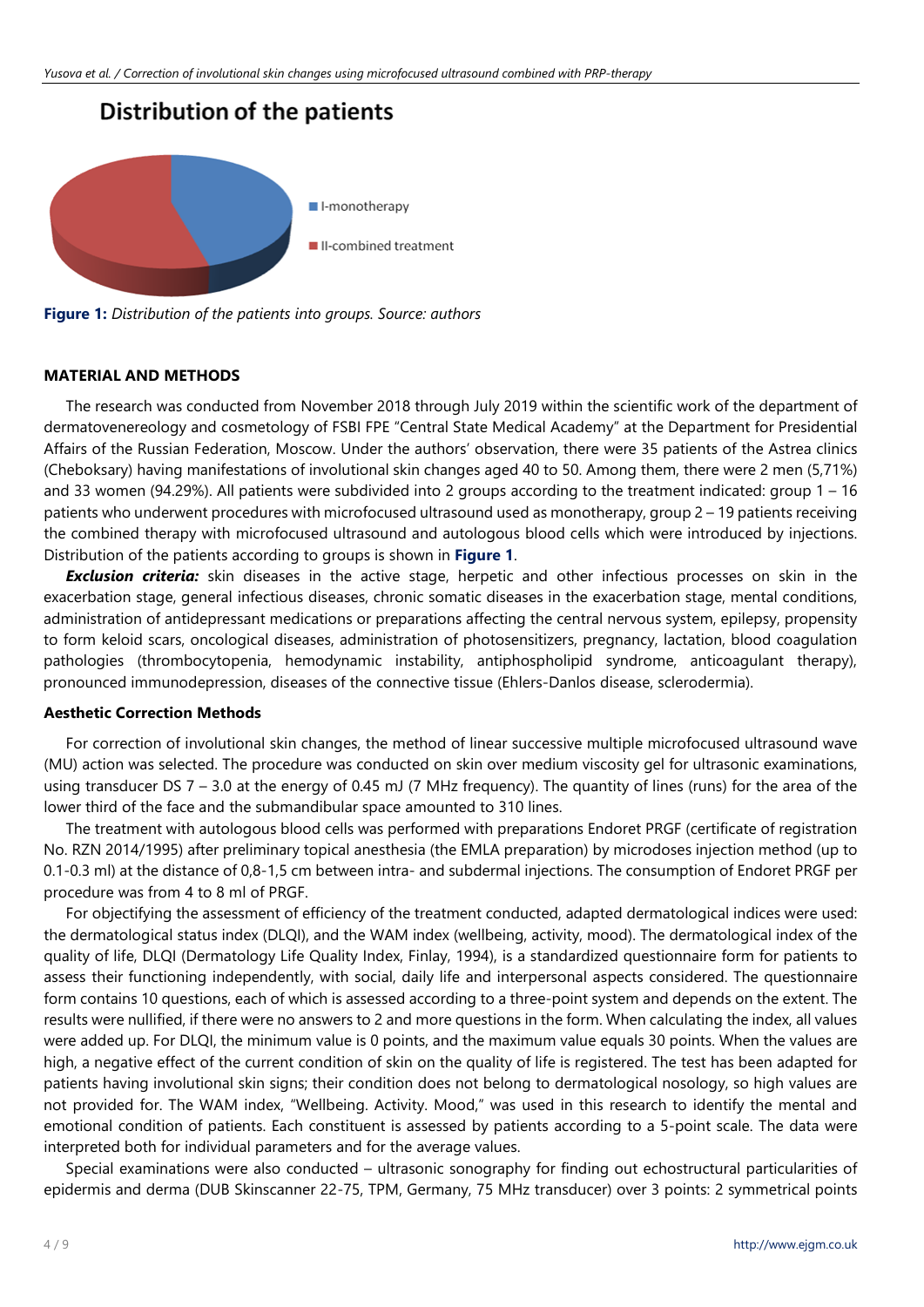

Monotherapy Combined treatment

Figure 2: DLQI figures after the use of monotherapy and combined method in patients having involutional skin changes (\*along ordinate axis, there are DLQI median values, at p<0.01 according to Mann-Whitney test, comparison with initial *figures). Source: authors*

| Table 1: WAM index parameters in patients having involutional skin changes before and after treatment ( $M+m$ , points) |  |  |  |  |
|-------------------------------------------------------------------------------------------------------------------------|--|--|--|--|
|-------------------------------------------------------------------------------------------------------------------------|--|--|--|--|

| <b>Parameters</b>            | Monotherapy<br>Group '  |                  | <b>Combined treatment</b><br>Group 2 |                  |
|------------------------------|-------------------------|------------------|--------------------------------------|------------------|
|                              | <b>Before treatment</b> | In 6 months      | <b>Before treatment</b>              | In 6 months      |
| Wellbeing                    | $3.86 \pm 0.08$         | $4.31 \pm 0.08*$ | $3.73 \pm 0.06$                      | $4.51 \pm 0.05*$ |
| Activity                     | $4.02 \pm 0.06$         | $4.08 \pm 0.05*$ | $3.98 \pm 0.05$                      | $4.61 \pm 0.08*$ |
| Mood                         | $3.24 \pm 0.10$         | $4.35 \pm 0.05*$ | $3.15 \pm 0.06$                      | $4.98 \pm 0.07*$ |
| Total value of the WAM index | $3.74 \pm 0.12$         | $4.47 \pm 0.09*$ | $3.65 \pm 0.08$                      | $4.52 \pm 0.07*$ |

Note:  $*$  - p < 0.01 – the validity level of distinctions before and after the treatment. Source: authors

at the middle of the "mouth commissure – tragus" distance and 1 point at the middle of the distance from the middle of chin to the upper edge of thyroid cartilage.

The procedure was conducted as a single test with subsequent clinical observation in 6 months. Thus, the condition of skin, DLQI and WAM were assessed at the first visit – before the procedure – and at the second visit – 6 months after the procedure.

# **RESULTS AND DISCUSSION**

Before undergoing the procedures of aesthetic correction, all patients under observation had a high integral figure of DLQI (dermatology life quality index), which is due to the patients' underestimation of their appearance and, consequently, its negative effect on their functioning in daily life. When analyzing the same parameters in 3 and 6 months, a trend for improving this figure was registered in all patients. However, in the group receiving the combined treatment, the DLQI figure differed – a more pronounced reduction of it was recorded (**Figure 2**), which indirectly confirms high clinical efficiency of the conducted treatment.

So, in group 1, initial values were 13.9 [Q1=13.1; Q3=14.3] points. 6 months after the procedure of linear successive multiple microfocused ultrasound wave as monotherapy was conducted, their DLQI figure improved by 23.8% – 10.2  $[Q1=9.9; Q3=10.5]$  points  $(p<0.01,$  comparison with the initial one). In the group of patients who underwent the combined treatment with linear successive multiple microfocused ultrasound wave and autologous blood cells, the initial index values were 14.3 [Q1=14.1; Q3=14.5] points, and 6 months after the beginning of therapy, the DLQI figure improved by 57.1%, equaling 8.2  $[Q1=7.8; Q3=8.6]$  points (p<0.01, comparison with the initial one).

When assessing the WAM index dynamics after the use of the combined method, there was a clear positive dynamics of all constituents of the index, their average values included (general WAM index), as compared to the monotherapy group. In particular, the total WAM index has shown a 17.3% increase in group 1, while it has gone 18.3% up in group 2 (**Table 1**).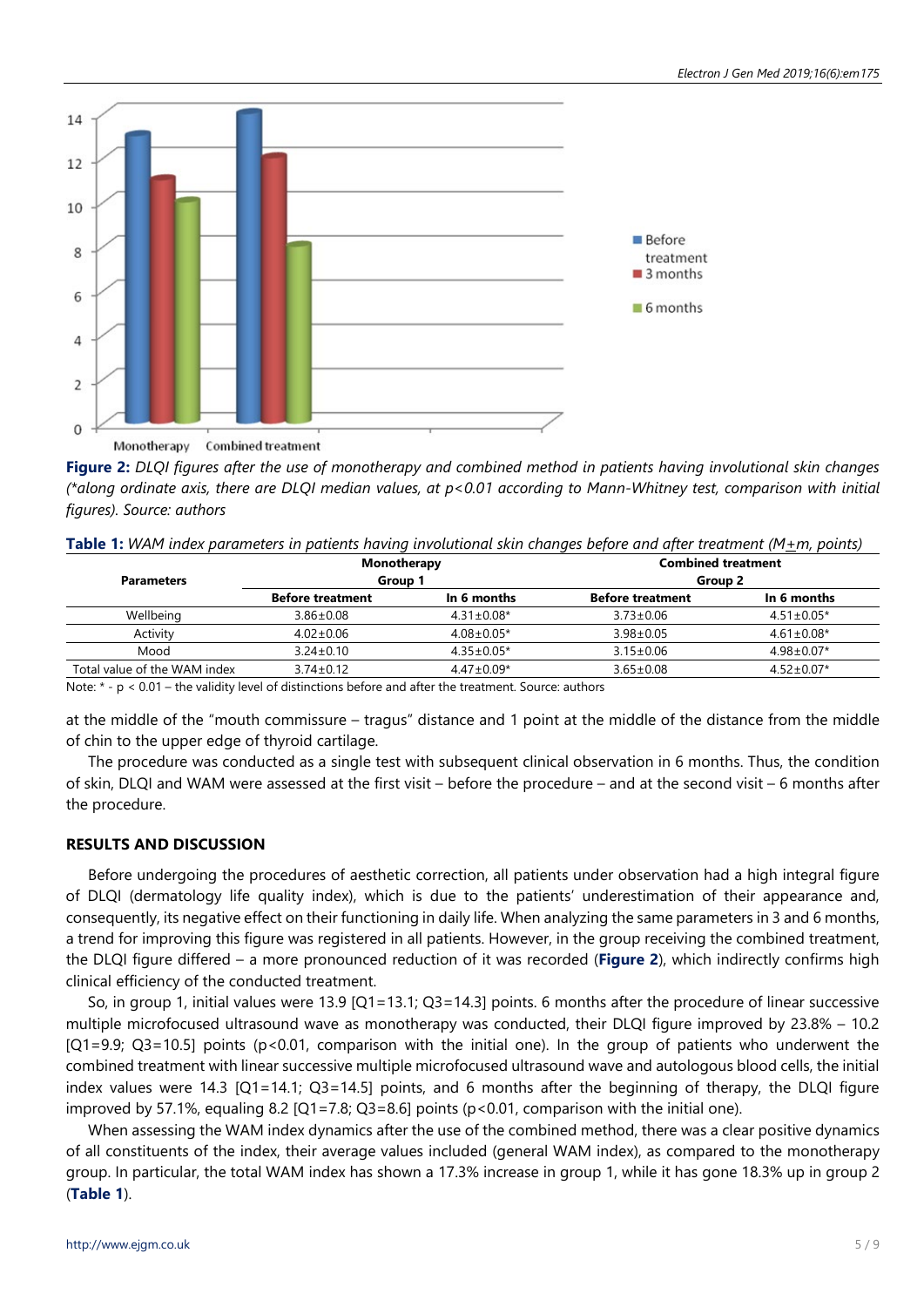| Table 2: Data of the US scanning before and after the therapy ( $M \pm m$ ) |  |  |  |
|-----------------------------------------------------------------------------|--|--|--|
|-----------------------------------------------------------------------------|--|--|--|

| <b>Parameter</b>                              | Group             |                     | Group 2           |                    |
|-----------------------------------------------|-------------------|---------------------|-------------------|--------------------|
|                                               | Before correction | After correction    | Before correction | After correction   |
| Thickness of epidermis, um                    | $96.6 \pm 0.168$  | $107.6 \pm 0.236*$  | $97+0.452$        | $101.5 \pm 0.221*$ |
| Thickness of derma, um                        | 1338.9±0.376      | $1490.7 \pm 0.471*$ | $1328.2 + 0.367$  | 1586.4±0.358*      |
| Coefficient of ultrasonic density of derma, % | 1.76±0.157        | 1 39+0 329*         | $1.81 \pm 0.185$  | 1 34+0 128*        |

Note: \*p<0.01, comparison with parameters before treatment. Source: authors



**Figure 3:** *US scanning of skin: a – before, b - after treatment in group 1. Source: authors*

The integrated assessment of dynamics of figures of the DLOI and WAM indices gives evidence about a marked positive influence of the combined technique on the patients' daily functioning, their mental and emotional condition, which determines the ultimate objective of correction of involutional changes of the face skin.

To find out initial changes in the skin structure, as well as the dynamics of main parameters after administration of the treatment, ultrasonic scanning was performed. Under dystrophic processes (the processes of ageing) in skin, changes of the structure of derma are observed that are associated with disorders on the part of microcirculation (congestive phenomena, vascular distention of the superficial papillary plexus of derma) and with reduction of functional activity of fibroblasts leading to the change of fibrous structures and intercellular matrix composition (lower synthesis of fibers, hyaluronic acid, etc.). In the dynamic ultrasonic observation of patients, positive dynamics can be seen well both in the case of using monotherapy (MU) and in the case of its combined use with autologous blood cells. This was expressed in the higher thickness of derma and more even distribution of structural components (the ultrasonic density) in the deep and superficial strata (**Table 2**).

In group 1, there was less dynamics observed, with a minor increase of thickness of derma – at +10,46%. Meanwhile, there was a significant shift of the US density distribution coefficient toward the normal value limits (with the norm ranging from 0.75 to 1.50 conventional units) from 1.76 to 1.39. In patients of the second group, the derma thickness increment amounted to +19.03% (**Figure 3**). Such changes speak about a more intensive action on the synthetic activity of fibroblasts under the combined approach – a combination of local therapy (microfocused ultrasound) with regional action (factors of autologous blood cells). This combination allows not only directly stimulating the functional activity of fibroblasts at the moment of treatment, but also restoring the systemic functioning of derma in the post-procedural period owing to normalization of microcirculation, restoration of the normal trophicity of derma and surrounding tissues.

Ultrasonic scanning of skin of group 1 patients shows a minor increment of thickness of derma with a better ultrasonic density coefficient and a significant increase of thickness of epidermis.

In ultrasonic scanning of skin of the patients of group 2, an increase of thickness of derma and a better ultrasonic density coefficient are observed; meanwhile, the thickness of epidermis remains almost unchanged (**Figure 4**). Photo documentation, too, reflects the trend of more pronounced clinical results in the group having received the combined treatment protocol.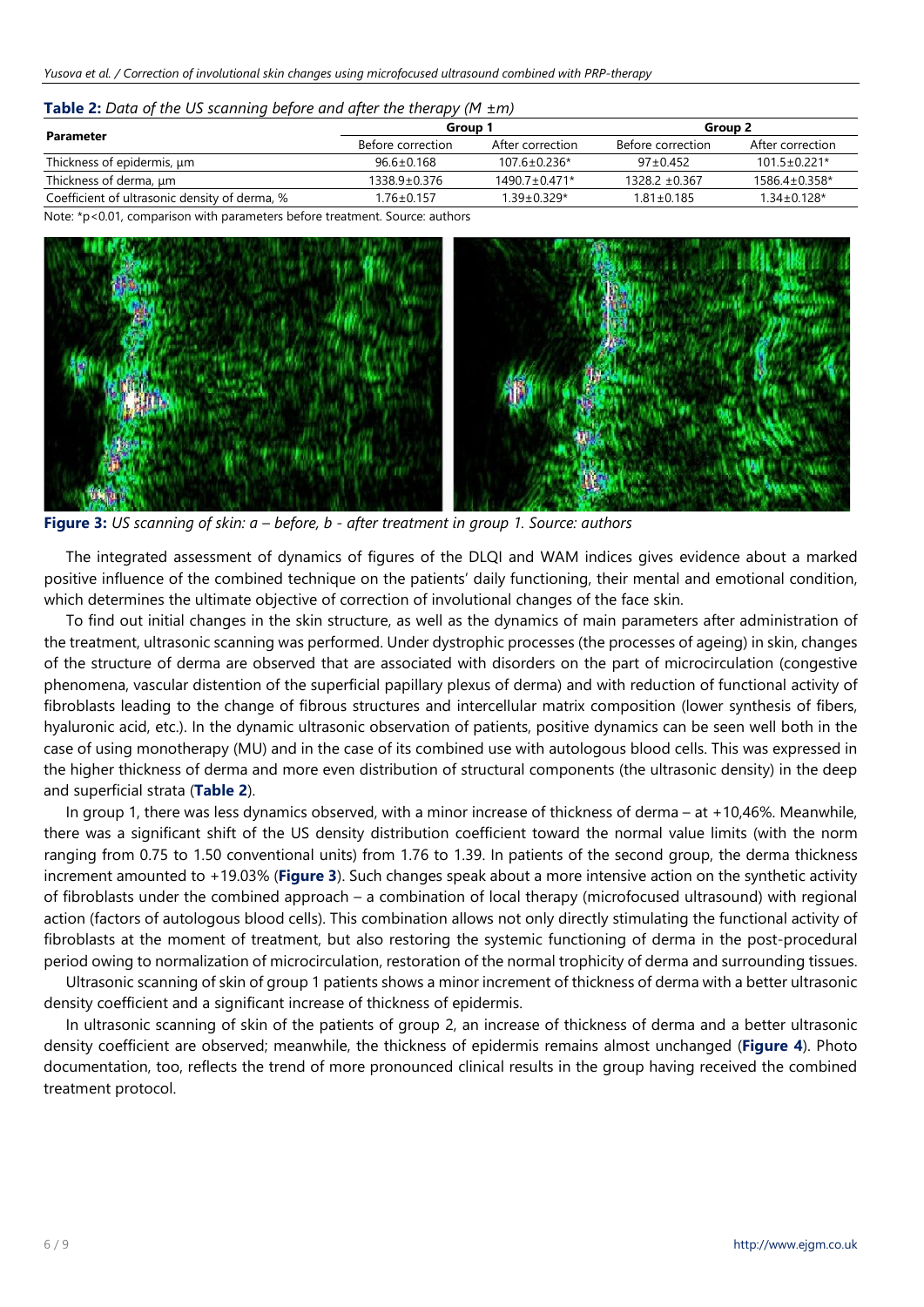

**Figure 4:** *US scanning of skin: a – before, b - after treatment in group 2. Source: authors*

# **CONCLUSION**

When conducting monotherapy with the help of focused ultrasound, a high clinical efficiency is identified in patients in observation up to 6 months, the US confirms a positive effect on skin; however, the significant increase of thickness of epidermis in this group is an indirect sign of insufficient regenerative potential of skin. This can be a contraindication for other stimulation aesthetic procedures performed within 6 months. In the group having received the combined treatment, clinical results were higher, and the thickness of epidermis was not changed significantly, which gives indirect evidence about a more favorable regenerative background of skin.

Thus, the data of the comparative study of clinical efficiency shown by the combined use of microfocused ultrasound with autologous blood cell factors and by microfocused ultrasound monotherapy confirm pronounced clinical results in all groups. However, significantly better results were identified in the combined method cases. Pronounced clinical efficiency in the group having undergone combined treatment gives evidence about the higher synthetic activity of fibroblasts owing to thrombocyte factors. The obtained data suggest including methods aimed at enhancing the regenerative potential of derma and limiting other aggressive stimulating procedures for 6 months (laser resurfacing, radiofrequency actions) after the use of microfocused ultrasound.

# **REFERENCES**

- 1. Fabi SG. Noninvasive skin tightening: focus on new ultrasound techniques. Clinical, Cosmetic and Investigational Dermatology, 2015;8:47-52. <https://doi.org/10.2147/CCID.S69118> PMid:25709486 PMCid:PMC4327394
- 2. Fabi SG, Massaki A, Eimpunth S, Pogoda J, Goldman MP. Evaluation of microfocused ultrasound with vizualization for lifting, tightening and wrinkle reduction of the decolletage. Journal of the American Academy of Dermatology, 2013;69(6):965-71. <https://doi.org/10.1016/j.jaad.2013.06.045> PMid:24054759
- 3. Fabi SG, Pavicic T, Braz A, Green JB, Seo K, van Loghem JA. Combined aesthetic interventions for prevention of facial ageing, and restoration and beautification of face and body. Journal Clinical, Cosmetic and Investigational Dermatology, 2017;10:423-9. <https://doi.org/10.2147/CCID.S144282> PMid:29133982 PMCid:PMC5669783
- 4. MacGregor JL, Tanzi EL. Microfocused ultrasound for skin lifting. Seminars in Cutaneous Medicine and Surgery, 2013;32(1):18-25.
- 5. Hye Suh D, Hwee Choi J, Jun Lee S, Ki-Heon J, Yong Song K, Kyung Shin M. Comparative histometric analysis of the effects of high-intensity focused ultrasound and radiofrequencies on skin. Journal of Cosmetic and Laser Therapy, 2015;17(5):230-6. <https://doi.org/10.3109/14764172.2015.1022189> PMid:25723905
- 6. Phenix CP, Togtema M, Pichardo S, Zehbe I, Curiel L. High intensity focused ultrasound technology, its scope and applications in therapy and drug delivery. Journal of Pharmacy and Pharmaceutical Sciences, 2014;17(1):136-53. <https://doi.org/10.18433/J3ZP5F> PMid:24735765
- 7. Hitchcock TM, Dobke MK. Review of the safety profile for microfocused ultrasound with visualization. Journal of Cosmetic Dermatology, 2014;13(4):329-35. <https://doi.org/10.1111/jocd.12111> PMid:25399626
- 8. Fabi SG. Microfocused ultrasound with visualization for skin tightening and lifting: my experience and a review of the literature. Dermatologic Surgery, 2014;12:164-7. <https://doi.org/10.1097/DSS.0000000000000233> PMid:25417569
- 9. MacGregor JL, Tanzi EL. Microfocused ultrasound for skin tightening. Seminars in Cutaneous Medicine and Surgery, 2013;32(1):18-25.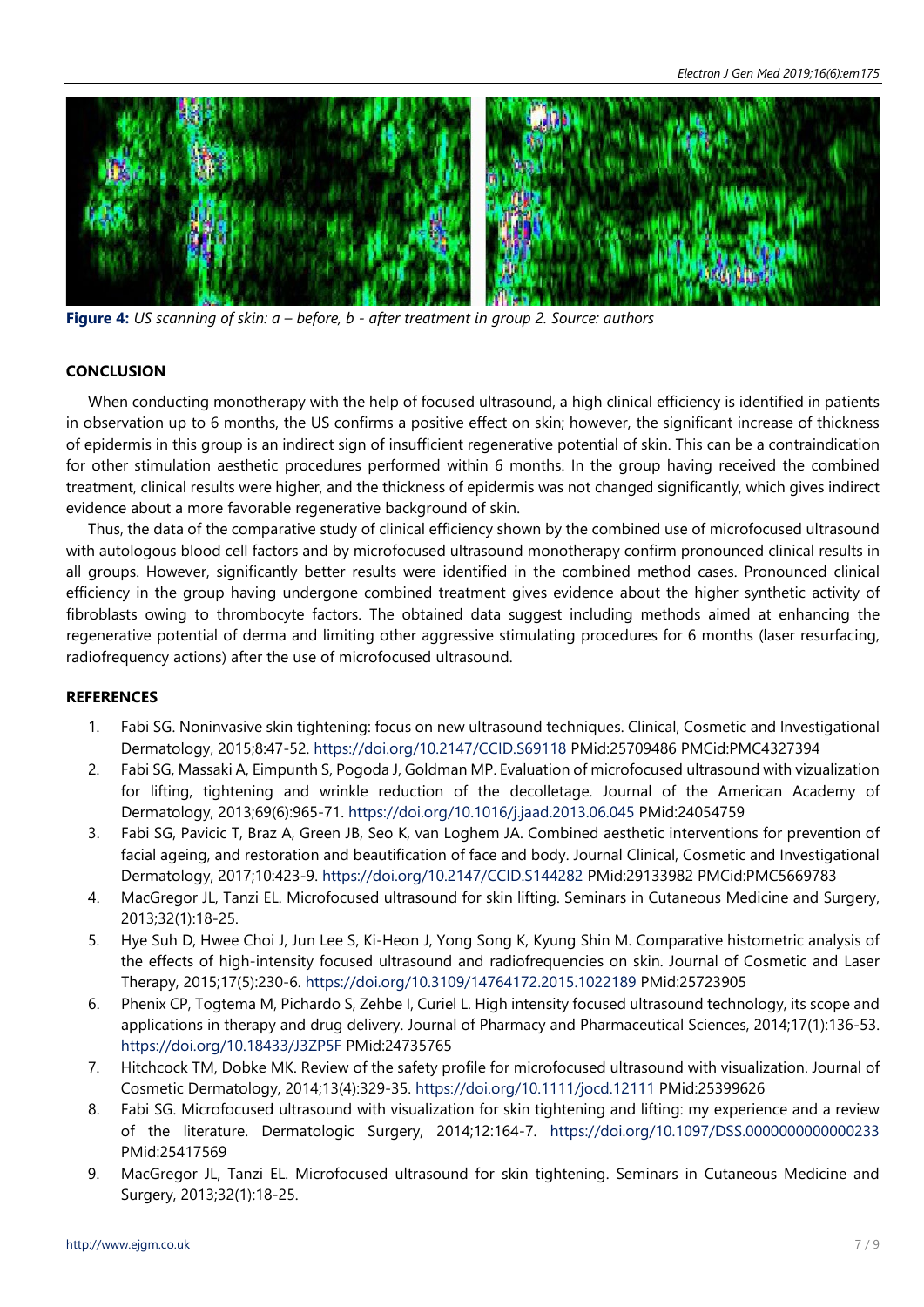- 10. Fabi SG, Goldman MP. Retrospective evaluation of the use of microfocused ultrasound for lifting and strengthening the skin of the face and neck. Dermatologic Surgery, 2014;40(5):569-75. <https://doi.org/10.1111/dsu.12471> PMid:24689931
- 11. Oni G, Hoxworth R, Teotia S, Brown S, Kenkel JM. Evaluation of a microfocused ultrasound system for improving skin laxity and tightening in the lower face. Aesthetic Surgery Journal, 2014;34(7):1099-110. <https://doi.org/10.1177/1090820X14541956> PMid:24990884
- 12. Friedmann DP, Bourgeois GP, Chan HL, Zedlitz AC, Butterwick KJ. Complications from microfocused transcutaneous ultrasound: case series and review of the literature. Lasers in Surgery and Medicine, 2018;50(1):13-9. <https://doi.org/10.1002/lsm.22768> PMid:29154457
- 13. Gutowski KA. Microfocused ultrasound for skin tightening. Clinics in Plastic Surgery, 2016;43(3):577-82. <https://doi.org/10.1016/j.cps.2016.03.012> PMid:27363772
- 14. Fabi SG, Goldman MP, Mills DC, Werslcher WP, Green JB, Kaufman J, Weiss RA, Hornfeldt CS. Combining Microfocused Ultrasound With Botulinum Toxin and Temporary and Semi-Permanent Dermal Fillers: Safety and Current Use. Dermatologic Surgery, 2016;2:168-76. <https://doi.org/10.1097/DSS.0000000000000751> PMid:27128245
- 15. Casabona G, Nogueira Teixeira D. Microfocused ultrasound in combination with diluted calcium hydroxylapatite for improving skin laxity and the appearance of lines in the neck and decolletage. Journal of Cosmetic Dermatology, 2018;17(1):66-72. <https://doi.org/10.1111/jocd.12475> PMid:29285863
- 16. Casabona G, Pereira G. Microfocused ultrasound with visualization and calcium hydroxyapatite for improving skin laxity and cellulite appearance. Plastic and Reconstructive Surgery - Global Open, 2017;5(7):e1388. <https://doi.org/10.1097/GOX.0000000000001388> PMid:28831339 PMCid:PMC5548562
- 17. Casabona G. Combined use of microfocused ultrasound and a calcium hydroxylapatite dermal filler for treating atrophic acne scars: A pilot study. Journal of Cosmetic and Laser Therapy, 2018;20(5):301-6. <https://doi.org/10.1080/14764172.2017.1406606> PMid:29400587
- 18. Fabi SG, GoLdman MP, Dayan SH, Gold MH, Kilmer SL, Hornfeldt CS. A prospective multicenter pilot study of the safety and efficacy of microfocused ultrasound with visualization for improving lines and wrinkles of the decolletage. Dermatologic Surgery, 2015;41(3):327-35. <https://doi.org/10.1097/DSS.0000000000000322> PMid:25705947
- 19. Jung Lee H, Real Lee K, Yang Park J, Soo Yoon M, Eun Lee S. Efficacy and safety of intense focused ultrasound in the treatment of enlarged facial pores in Asian skin. Journal of Dermatological Treatment, 2015;26(1):73-7. <https://doi.org/10.3109/09546634.2013.868862> PMid:24512647
- 20. Navarro MR, Asin M, Martinez AM, Molina C, Navarro V, Pino A, Orive G, Anitua E. Plasma rich in growth factors (PRGF) for the treatment of androgenetic alopecia. European Journal of Plastic Surgery, 2015;38(6):437-42. <https://doi.org/10.1007/s00238-015-1116-z>
- 21. Anitua E, Troya M, Mar Zalduendo M, Orive G. The effects of different drugs on the preparation and biological outcomes of plasma rich in growth factors. Annals of Anatomy, 2014;196(6):423-9. <https://doi.org/10.1016/j.aanat.2014.06.002> PMid:25053348
- 22. Sánchez M, Anitua E, Delgado D, Sanchez P, Orive G, Padilla S. Muscle repair: platelet-rich plasma derivates as a bridge from spontaneity to intervention. International Journal of the Care of the Injured, 2014;45:7-14. [https://doi.org/10.1016/S0020-1383\(14\)70004-X](https://doi.org/10.1016/S0020-1383(14)70004-X)
- 23. Anitua E, Pino A, Troya M, Jaén P, Orive G. A novel personalized 3D injectable protein scaffold for regenerative medicine. Journal of Materials Science: Materials in Medicine, 2017;29(1):7-15. [https://doi.org/10.1007/s10856-](https://doi.org/10.1007/s10856-017-6012-6) [017-6012-6](https://doi.org/10.1007/s10856-017-6012-6) PMid:29243192
- 24. Anitua E, Pino A, Jaén P, Orive G. Plasma rich in growth factors improves wound healing and protects against photo-oxidative stress in dermal fibroblasts and 3D skin models. Current Pharmaceutical Biotechnology, 2016;17(6):556-70. <https://doi.org/10.2174/1389201017666160301104139> PMid:26927211
- 25. Anitua E, Pino A, Martinez N, Orive G, Berridi D. The effect of plasma rich in growth factors on pattern hair loss: a pilot study. Dermatologic Surgery, 2017;43(5):658-70. <https://doi.org/10.1097/DSS.0000000000001049> PMid:28221183